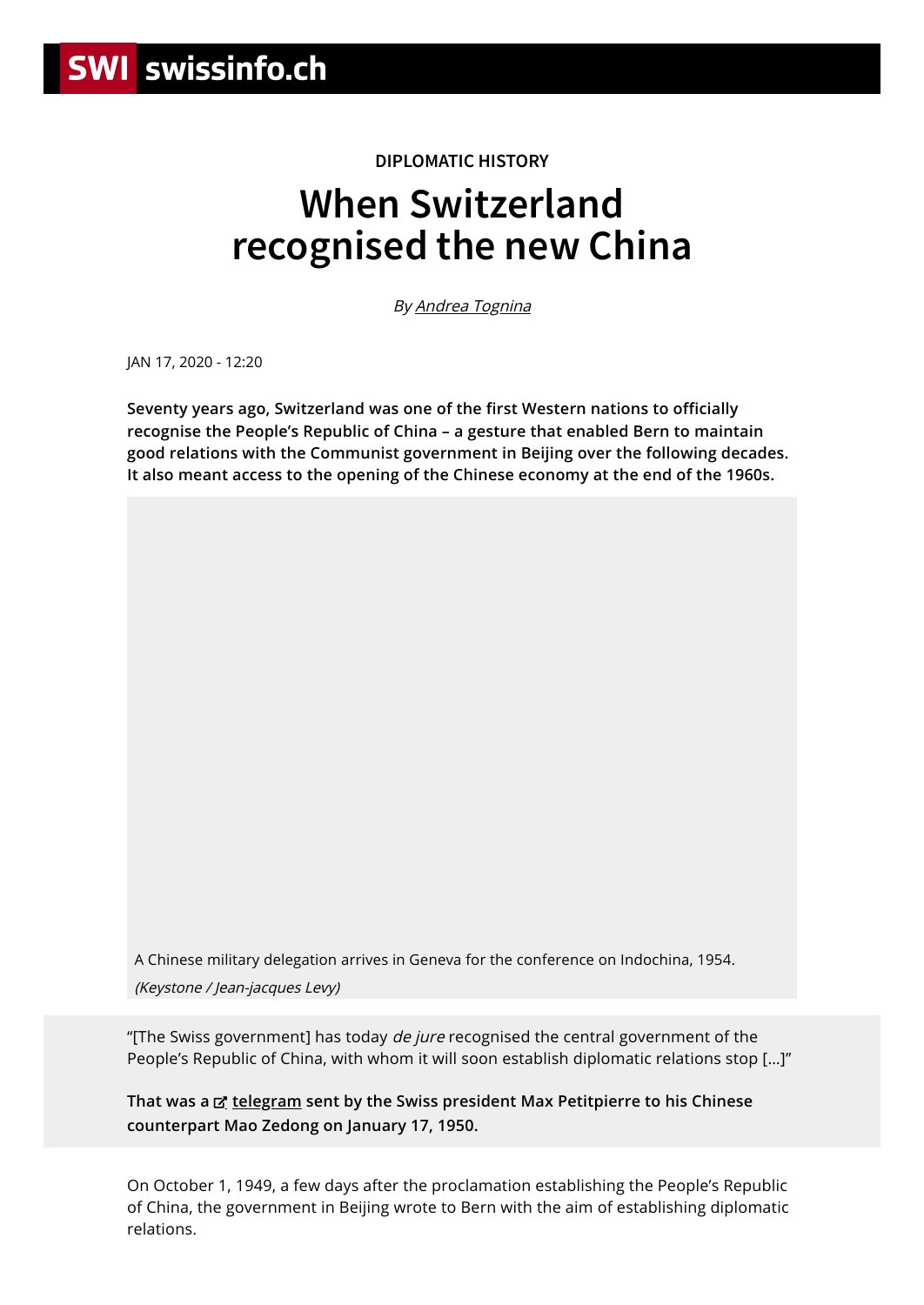The initial reaction of authorities in the Swiss capital was probably influenced by the tensions that had characterised relations with another major communist country, the Soviet Union.



**Diplomatic Documents of Switzerland**

EThis article is part of a series dedicated to the history of Swiss diplomacy, written in collaboration with the Diplomatic Documents of Switzerland (Dodis).

The Dodis research centre, an institute of the Swiss Academy of Humanities and Social Sciences, is an [independent](http://www.zentrum-mehrsprachigkeit.ch/it/content/accademia-svizzera-di-scienze-umane-e-sociali-assu) pole specialising in the history of Swiss foreign policy and international relations since the foundation of the state in 1848.

(dodis)

Bern had broken off diplomatic ties with Moscow after the Bolsheviks had seized power, and the restoration and normalisation of links were only made possible after the Second World War. The difficulties also cost foreign minister **E' Marcel [Pilet-Golaz](https://hls-dhs-dss.ch/it/articles/004641/2011-02-03/)** his job.

"This situation of difficult relations with the USSR undoubtedly had an important influence on how Bern responded to the request from Beijing," says Sacha Zala, director of the  $\alpha$  Diplomatic Documents of [Switzerland](https://www.dodis.ch/en/profile) (Dodis) project.

## **Quick recognition**

Switzerland had significant economic interests in China at the time, especially in Shanghai. The prompt recognition of the new communist government, as well as Switzerland's status as a neutral country, allowed it to gain political advantage and carve out a role as mediator in the region.

On October 7, 1949, the Federal Council (Swiss executive branch) had already decided to recognise the Chinese government, in order to avoid being "either one of the first or the last" to do so.

The official recognition came on January 17, 1950 – exactly 70 years ago. Of the Western nations, only Great Britain and the Scandinavian countries were earlier in doing so. "In the following years, this early gesture would be recorded on various occasions by Chinese representatives working on bilateral relations," says Thomas Bürgisser of Dodis.

In the 1970s, Zhou Enlai remembered the episode gratefully in a conversation with the Swiss delegation.

"In 1954, at the conference on Indochina, [Switzerland] accepted me with the dignity also accorded to other statesmen," he said.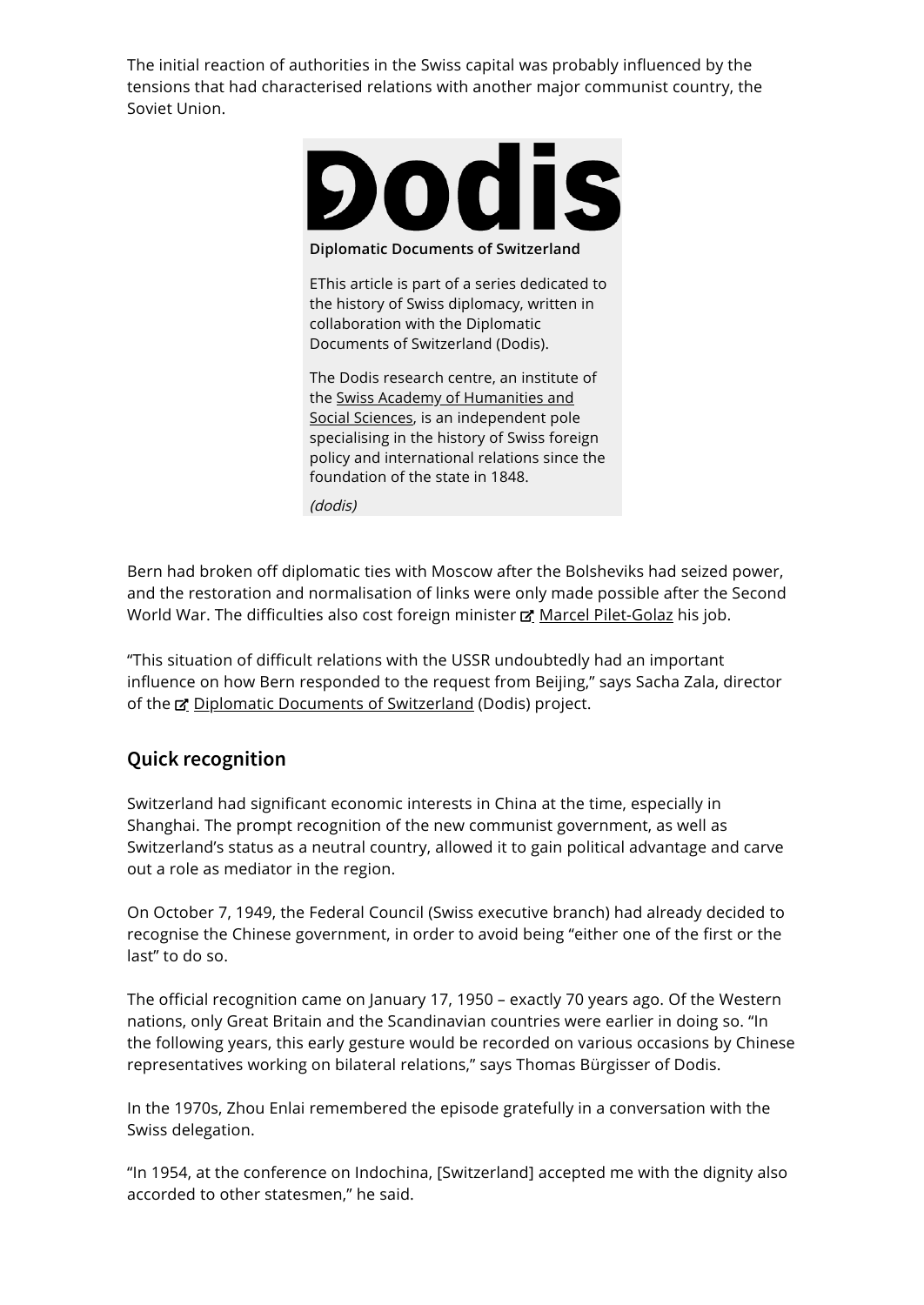## **Special relations**

"The visit of Zhou Enlai to Switzerland [in 1954, for the Geneva conference on Indochina] was the beginning of a period of special relations between Switzerland and China that lasted over the following decades," says Bürgisser.

In 1975, Swiss Ambassador to Beijing Albert Natural noted the enthusiastic tone with which the Chinese news agency Hsinhua reported on the inaugural Swissair flight from Zurich to Beijing.

"I have rarely noted such a tone when it comes to capitalist countries," he wrote. "Only Albanians – China's closest allies – are used to receiving such praise."

Federal Councillor Willi Ritschard (at front of photo holding his hat), at the Great Wall of China during a visit to inaugurate the Zurich-Beijing line operated by Swissair, April 1975.

(Keystone / Str)

In the 1970s, the good Swiss-Chinese relations revolved mainly around the hope that the Swiss economy might benefit from the future opening of the Chinese market to external commerce. And indeed, in December 1974, Bern and Beijing signed a trade deal – and then a free trade agreement 40 years later.

"Switzerland found itself then in an optimal position to capitalise on the economic opening of China," Bürgisser says. In March 1979, Swiss Economics Minster Fritz Honegger paid a visit to the architect of China's modernisation, Deng Xiaoping. At the end of their conversation, Deng declared laconically, "Switzerland and China enjoy good political relations. We welcome this collaboration."

Translated from Spanish by Domhnall O'Sullivan, swissinfo.ch